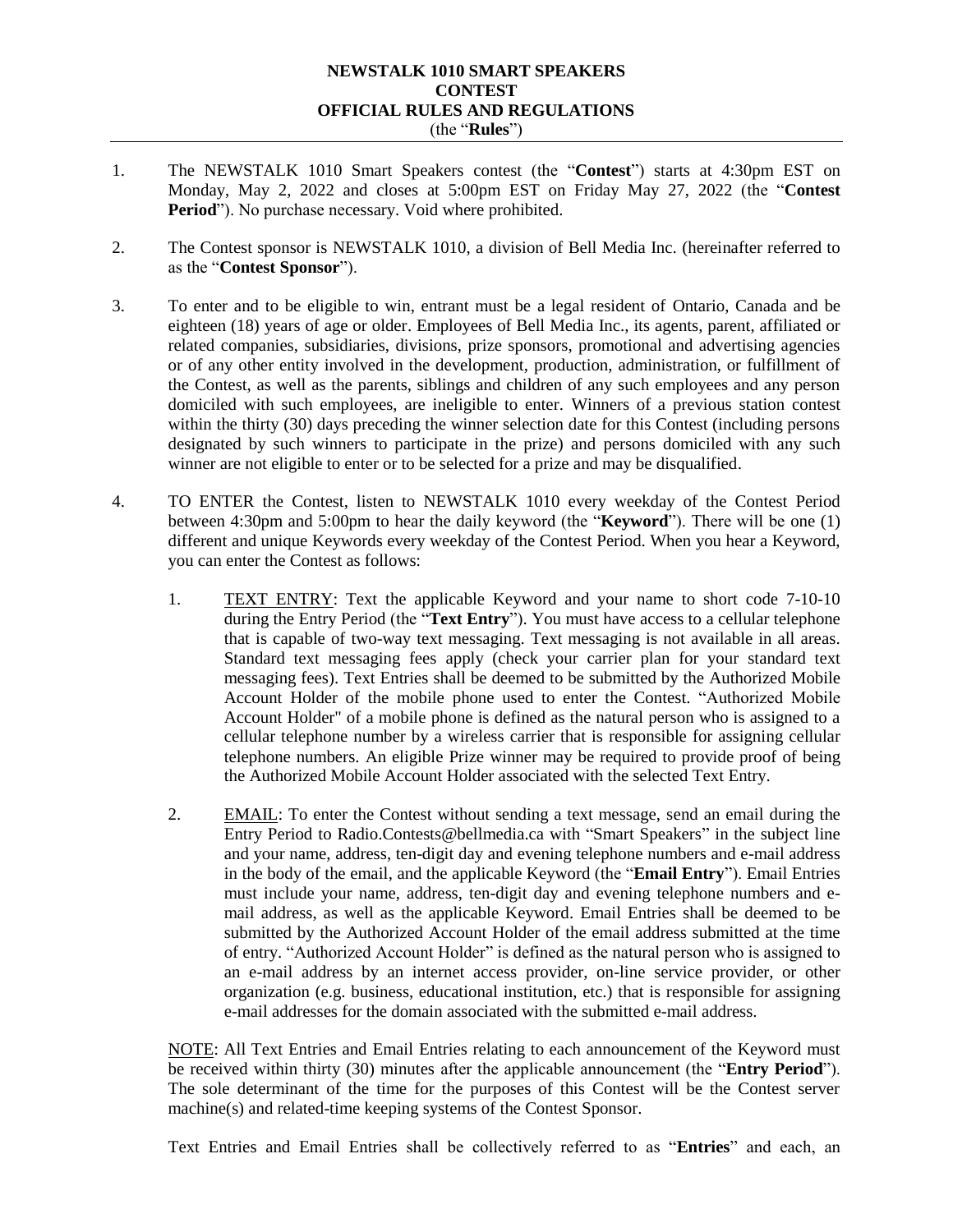"**Entry**". Limit of one (1) Entry per individual per Entry Period, regardless of the method of entry. If it is discovered that you attempted to enter more than the foregoing limit, all your Entries will be void.

- 5. **PRIZES**: There are twenty (20) prizes (the "**Prizes**") available to be won, each consisting of a Google Nest Mini Smart Speaker. The approximate retail value of each Prize is \$70.00 CAD. Limit of one (1) Prize per household.
- 6. Prizes must be accepted as awarded. The Prizes may not be sold, transferred and are not convertible to cash. Contest Sponsor reserves the right to substitute a Prize in whole or in part in the event that all or any component of the Prize is unavailable. Prize winner is solely responsible for all costs not expressly described herein. Prize winner acknowledges that upon awarding of the Prize, all obligations typically borne by the provider of services or goods become that provider's responsibility.
- 7. **DRAW**: On each day of the Contest Period at approximately 5:00pm EST, a random draw for the Prizes will take place at Bell Media Inc., Toronto, Ontario from among all eligible Entries received during the Contest Period. The first entry drawn will be eligible to win a Prize. The odds of winning a Prize will depend on the number of eligible Entries received during the applicable Entry Period. Bell Media Inc., acting reasonably, will attempt to contact each potential Prize winner to notify potential winner that they may have won a Prize by telephone within two (2) business days after the draw. In the event that a potential winner cannot be contacted within two (2) business days after the draw, such potential winner will be disqualified and an alternate potential winner may be drawn at the Contest Sponsor's sole discretion. Proof of identification must be provided upon request.
- 8. In order to be declared a winner, potential winner must first correctly answer, unaided, a time limited mathematical skill testing question administered by Bell Media Inc. Before being awarded a Prize, the potential winner will be required to sign and return within the time stipulated by the Contest Sponsor, a full release and indemnity form stating that, among other things, they have read and understood these Rules, grant all consents required, agree to be available and to participate in publicity and/or promotions related to the Contest and/or the Contest Sponsor and/or similar matters, authorize the Contest Sponsor to broadcast, publish, disseminate and otherwise use such potential winner's name, city/town/village and province/territory of residence, photograph, likeness, sobriquet and voice, in connection with any promotion and/or publicity, and/or for general news, entertainment and/or information purposes at no additional compensation to the potential winner, beyond the awarding of or participation in the Prize, accept the Prize as offered and release the Contest Sponsor from any and all liability of any kind arising out of the potential winner's participation in this Contest and receipt and use of the Prize. In the event that the/a potential winner does not comply with all the provisions as contemplated in these Rules, Contest Sponsor shall have the right to disqualify the potential winner, and draw an alternate potential winner, and the Contest Sponsor shall be fully and completely released and discharged from any liability or responsibility in this regard. The provisions and procedures referred to above relating to selection and notification of a potential winner, shall be applied, with the necessary amendments, until all qualified winners have been duly selected, but in any event, no later than Friday, June 3, 2022**.** The number of actual Prizes awarded may be less than the number of available Prizes should efforts to confirm all winners be unsuccessful, in accordance with these Rules.
- 9. By entering this Contest, the entrants and participants automatically agree to accept and abide by these Rules. All decisions of the Contest Sponsor with respect to any aspect of this Contest, including without limitation the eligibility of Entries, are final and binding on all entrants in all matters as they relate to this Contest.
- 10. All Entries become property of Contest Sponsor who assumes no responsibility for garbled, lost, late, delayed, destroyed or misdirected Entries, mail, voice messages, e-mail or any computer errors or malfunctions. Broadcast delays may occur, including depending on the means used to